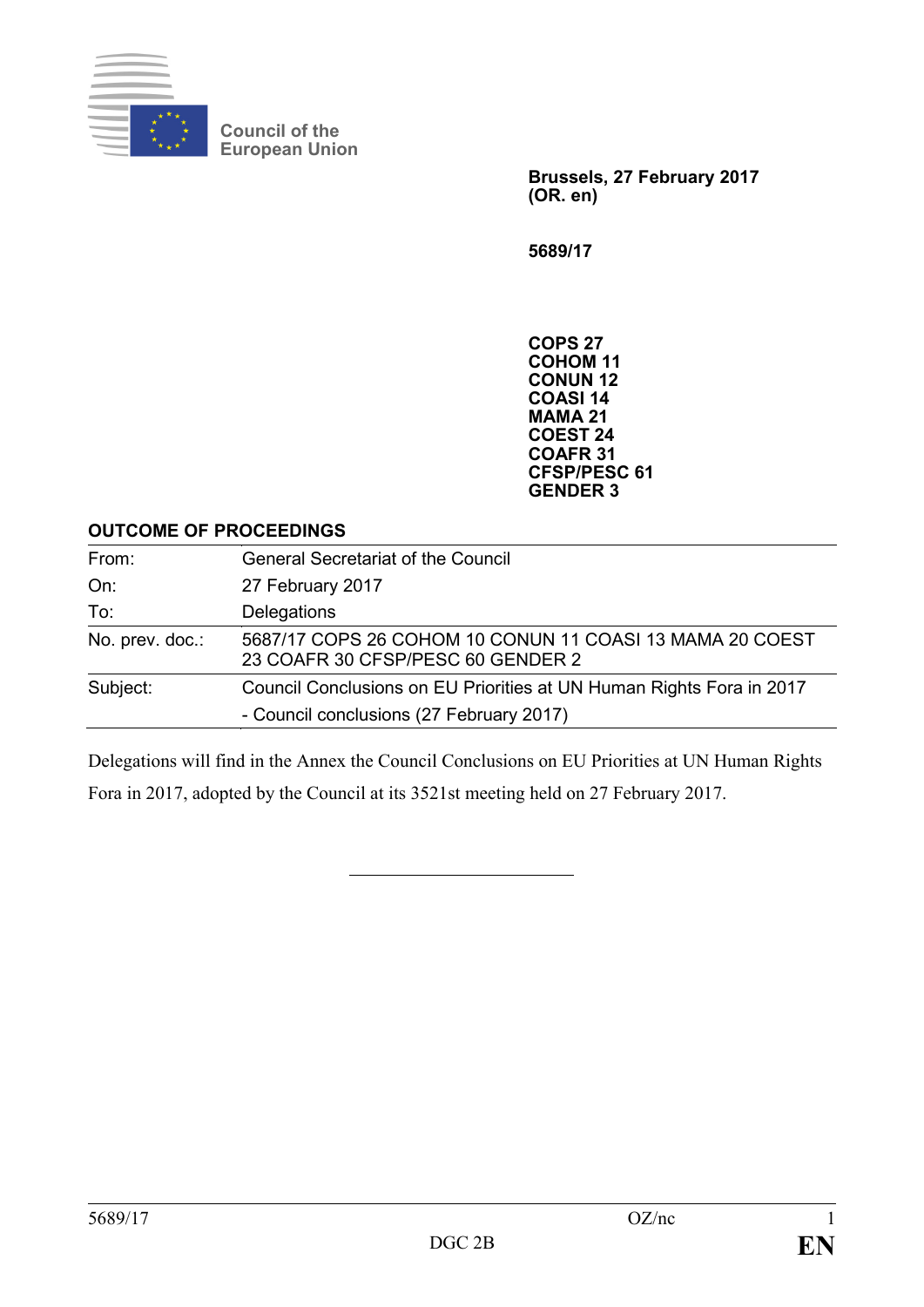## **COUNCIL CONCLUSIONS ON EU PRIORITIES AT UN HUMAN RIGHTS FORA IN 2017**

- 1. The EU is strongly committed to the United Nations Human Rights system and will remain actively engaged at the UN Human Rights Council (HRC) and the Third Committee of the General Assembly to defend and promote the universality, indivisibility, interdependence and interrelatedness of human rights. Consistent with EU support for a global order based on international and human rights law, as set out in the EU Strategic Framework on Human Rights and Democracy and the EU Global Strategy on Foreign and Security Policy, the EU will continue to draw the attention of these fora to human rights violations and abuses worldwide, and the need for accountability and to fight impunity. The EU will also seek to highlight positive experiences where action was taken to prevent or remedy human rights violations and abuses.
- 2. The EU reiterates its strong support for the dedication and work of the UN High Commissioner for Human Rights and his Office (OHCHR), whose integrity, independence and effective functioning in delivering his mandate we will continue to defend. The EU calls on all states to offer their full cooperation with the UN Human Rights Council Special Procedures, including by ensuring mandate holders' unhindered access to and contact with individuals and civil society. It underlines the importance of the Universal Periodic Review and calls upon all countries to fully engage in and commit to this process. It will oppose any attempt to weaken the role and effectiveness of the Human Rights Council. Similarly the EU reaffirms its unwavering support for independent UN Human Rights Treaty bodies, and attaches great importance to the strengthening of their effective functioning. The EU restates the importance it attaches to the International Covenant on Economic Social and Cultural Rights (ICESCR) and the International Covenant on Civil and Political Rights (ICCPR), and their Optional Protocols, and will continue to call for their universal ratification and implementation.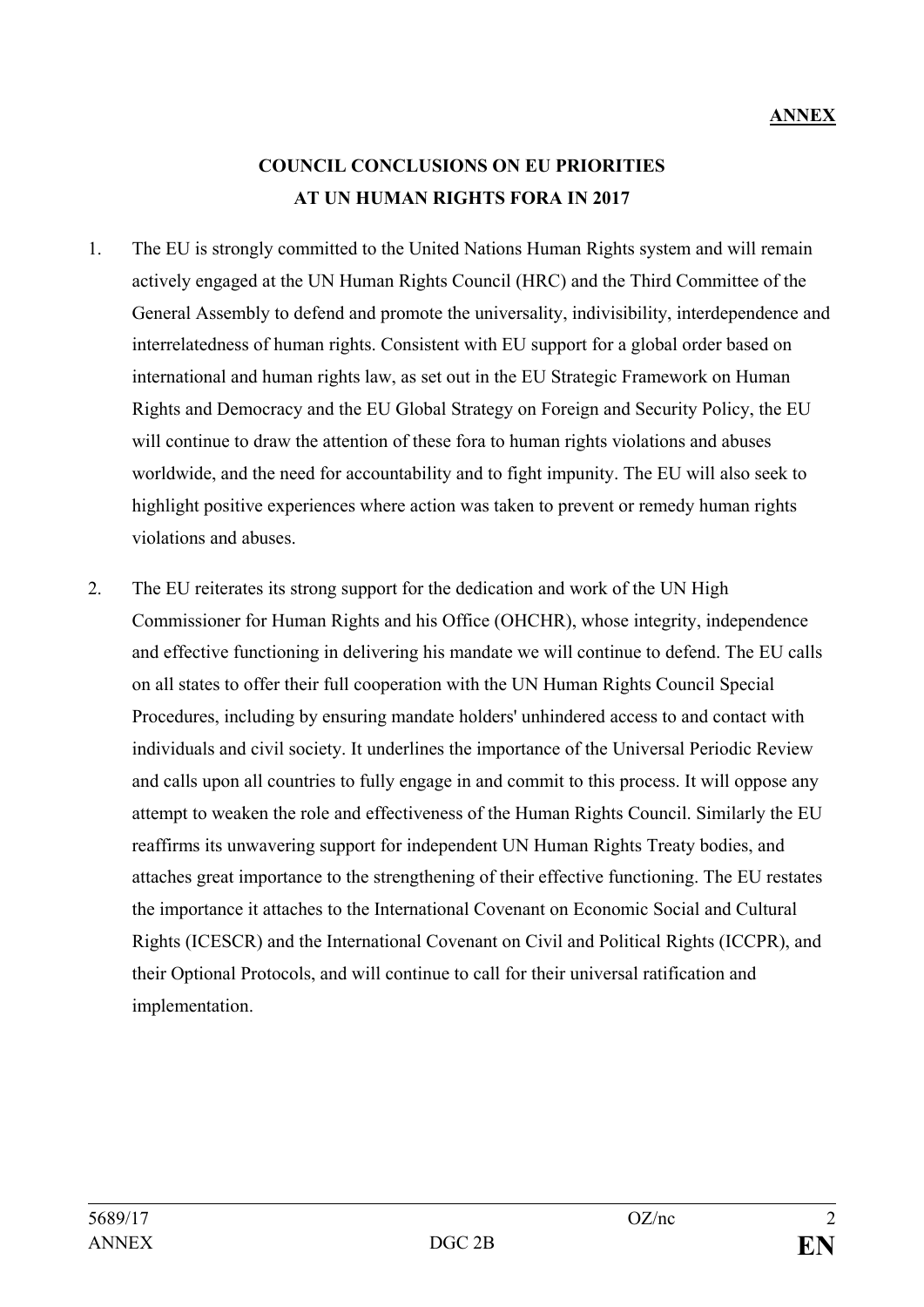- 3. The EU remains seriously concerned at the persistence of human rights violations and abuses worldwide. It will continue to seek dialogue and cooperation with partners from all regions to ensure that the UN bodies pursue an ambitious thematic agenda and address the gravest human rights situations around the world, clearly condemning in the strongest terms human rights violations and abuses, including violence and discrimination. The EU will continue to staunchly support the ICC, which is a key institution for holding perpetrators to account and assisting victims in achieving justice for the most serious crimes, where investigations or prosecution is not possible at the national level.
- 4. Human Rights NGOs and human rights defenders play an important role in the promotion and protection of human rights. The EU will give high priority to the promotion of a safe and enabling environment for these NGOs and defenders to operate, including a focus on responding to the particular risks faced by women human rights defenders. The EU will speak out against harassment, intimidation or persecution, including violent attacks and killings of human rights defenders, journalists or bloggers, and promote the participation of civil society in UN Human Rights fora. It will continue to oppose the imposition of unjustified or disproportionate restrictions on the activities, registration, and access to funding of Human Rights NGOs and other civil society organisations.
- 5. The EU also commits its full support to the UN Assistant Secretary General for Human Rights in his efforts to put a stop to all intimidation and reprisals against those cooperating with the United Nations on human rights. It invites the UN Secretary General and the HRC President and its bureau to continue to follow up on specific cases brought to their attention. It will also prioritise the importance of respect for freedom of opinion, and freedom of expression offline and online, of association and assembly. The EU will be a strong advocate for the implementation of UNGA, UNSC and HRC Resolutions on the safety of journalists, especially focusing on fighting impunity, and will aim to address new threats to freedom of expression online and offline.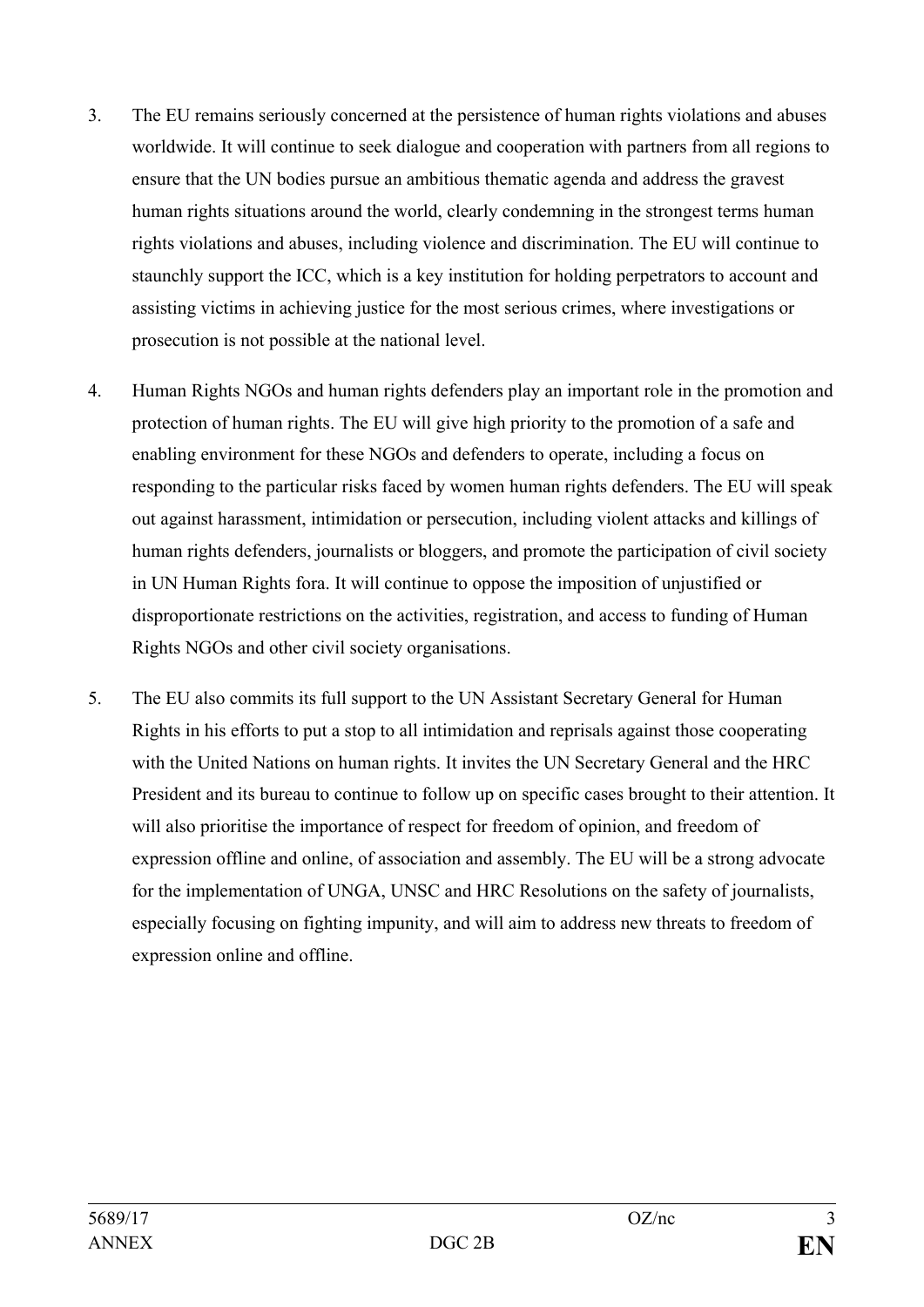- 6. The EU reiterates the need to maintain a strong focus on efforts to advance the protection and promotion of economic, social and cultural rights. It underlines the importance of comprehensive and effective implementation of the 2030 Agenda for Sustainable Development, including through a rights-based approach encompassing all human rights to realizing the Sustainable Development Goals, including the human rights dimension in areas such as health, education, food security, housing, water and sanitation, decent work, the development and increased coverage of social protection floors, and to closing the gender gap. The Council expresses its concern at the frequency and scale of acts of destruction of cultural heritage, and commits its support to relevant efforts and initiatives undertaken in various UN fora in highlighting and seeking ways to prevent this problem.
- 7. The dire human rights and humanitarian situation in Syria deserves the continuous full attention of the UN human rights bodies. The EU will condemn in UN fora the continued, systematic, widespread and gross violations and abuses of human rights and all violations of international humanitarian law by all parties, particularly the Syrian regime and its allies. It will continue to call for full unhindered humanitarian access, accountability for all violations of human rights and international humanitarian law and access of the UN mandated Commission of Inquiry to all parts of Syria's territory. The EU will support the one year extension of the mandate of the Commission of Inquiry and welcome further steps towards a swift operationalization of the International, Impartial and Independent Mechanism for Syria. It recalls its conviction that the situation in Syria should be referred to the ICC and renews its call to the UN Security Council to take action in this respect.
- 8. Given the grave human rights situation and the lack of action by the government of the DPRK to stop the continuing violations of human rights and having taken note of the relevant discussion at the UN, including at the UN Security Council, the EU will continue working with Japan and other partners to draw attention to the human rights violations committed by the DPRK, and the need for the DPRK to fully and credibly engage with all the relevant UN human rights mechanisms, and implement the recommendations of the Human Rights Council and the UN General Assembly, including on accountability.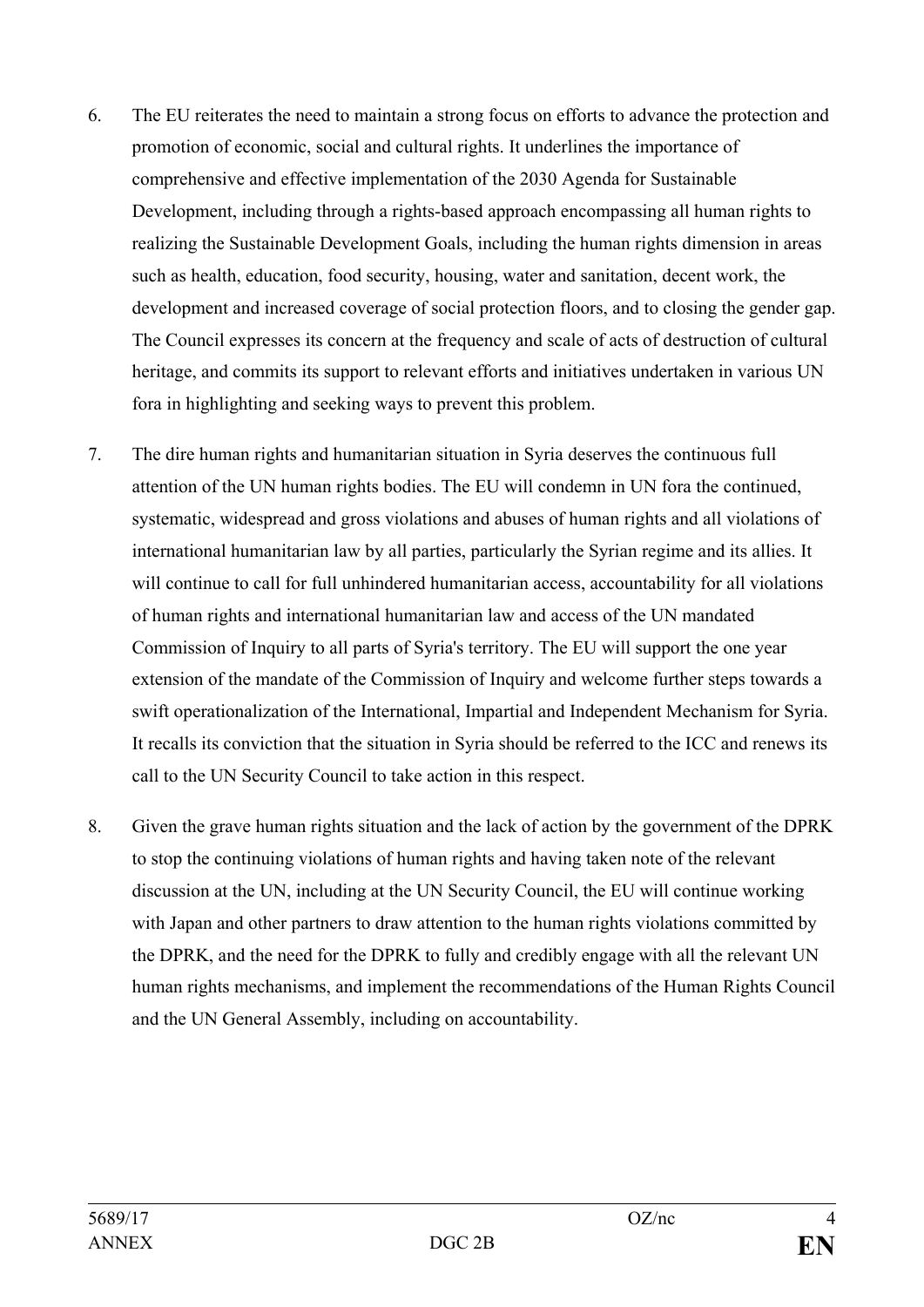- 9. Concerned by the ongoing violations of human rights in several regions of Myanmar/Burma, in particular against persons belonging to the Rohingya population in Rakhine State, the EU reiterates its call for the elimination of discrimination and persecution against persons belonging to ethnic and religious minorities, credible and independent investigations into reported human rights violations and abuses, accountability for all perpetrators of violence and hatred, and full humanitarian and observer access. It will support the adoption by the Human Rights Council of a resolution renewing the mandate of the Special Rapporteur, and closely follow developments in the country, as well as engage with the government and other partners to identify the best ways to address issues of concern. The EU will continue to highlight the importance of an OHCHR office being opened in the country.
- 10. The EU remains extremely concerned by the human rights situation in Burundi and will continue to closely follow developments on the ground as well as the first update to be issued by the newly-created Commission of Inquiry. It will continue to engage with the government of Burundi, African and like-minded partners, and consider appropriate additional steps should human rights violations and abuses persist.
- 11. Further to the special session of the Human Rights Council in December 2016 and appalled by the initial findings of the Commission on Human Rights in South Sudan, in particular concerning violence against civilians and widespread cases of sexual and gender-based violence, the EU will engage at the Human Rights Council to end impunity and ensure accountability, and support the extension of the mandate of the Commission and its expansion to include investigation of all alleged violations of human rights and the call for South Sudan Government to appoint a Special Representative on Sexual Violence.
- 12. The EU remains concerned by the human rights violations and acts of repression in the DRC undermining the rule of law and restricting fundamental freedoms. It will continue to closely monitor the situation in the DRC, in particular in the context of the preparation of the elections and the challenging implementation of the transition agreement, to work with the country concerned and all relevant stakeholders, and intensify its cooperation with civil society.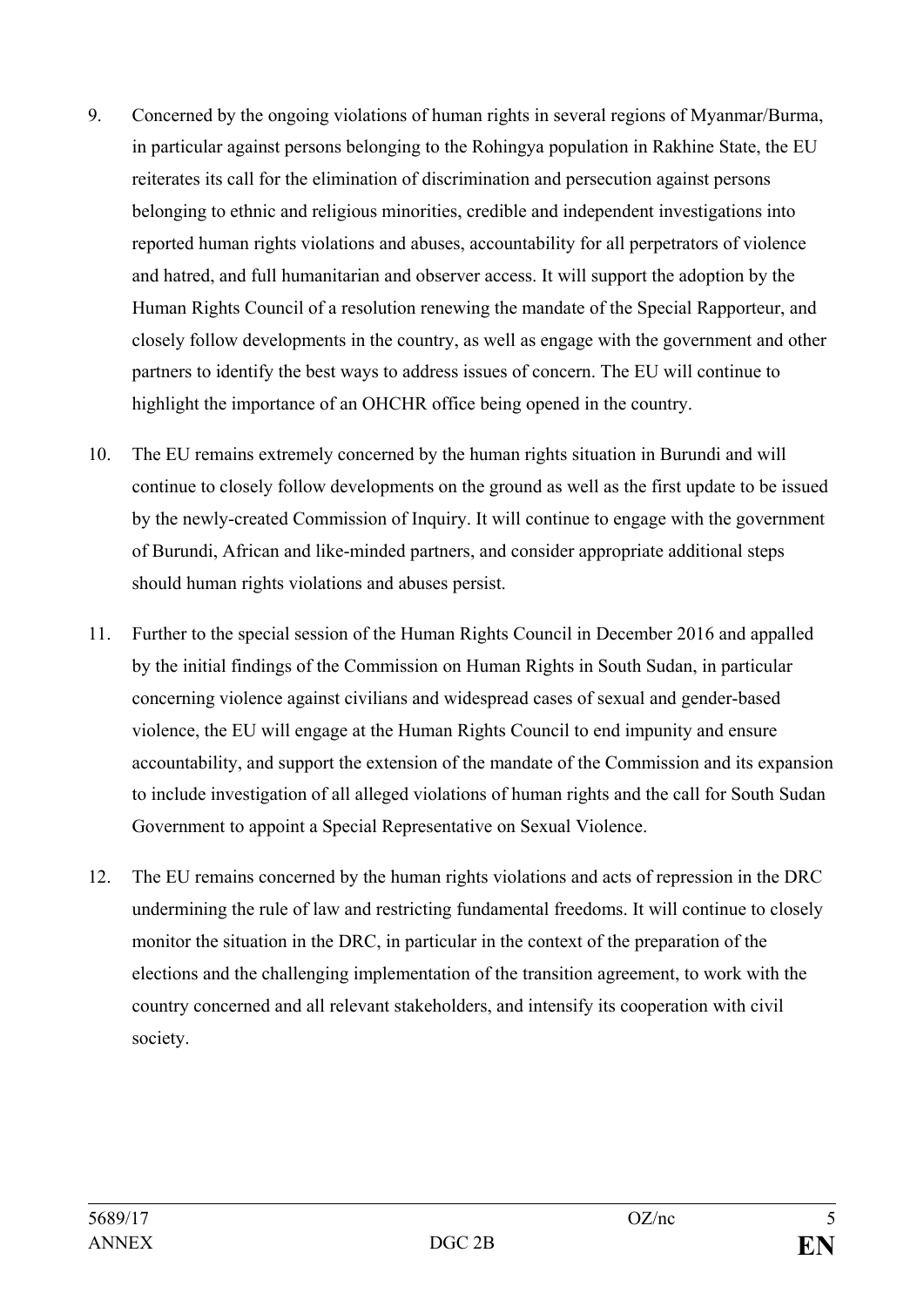- 13. The Council continues to be deeply worried by the situation of human rights in Eritrea, and will closely follow the updates to be provided by the Special Rapporteur as well as the cooperation of the government of Eritrea with the OHCHR and implementation of UPR recommendations.
- 14. The EU will work with the US and the African group to ensure the adoption by the Human Rights Council of a resolution reflecting the situation of human rights in Sudan and extending the mandate of the Independent Expert. It will engage with African partners to support continued Human Rights Council attention on Mali and the Central African Republic. Given the deteriorating humanitarian and human rights situation in Yemen, the EU will continue to support independent investigation of all alleged violations of human rights and international humanitarian law committed by all parties to the conflict. The EU will promote appropriate attention in all relevant human rights fora, including the Human Rights Council to the situation of human rights in the Georgian regions of Abkhazia and the Tskhinvali Region / South Ossetia, Libya, and the occupied Palestinian territory. It will lend its full support to keeping Sri Lanka on the Human Rights Council agenda with a view to promoting reconciliation and accountability in the country.
- 15. In light of persisting human rights concerns and the high rate of application of the death penalty in Iran, and with a view to improving the human rights situation, the EU will again support the extension of the mandate of the Special Rapporteur and continue to call for her unhindered access. The EU remains concerned about the high rate of application of the death penalty in Saudi Arabia, especially to minors or adults for actions they committed as minors, and about a hardening of the stance on human rights activists.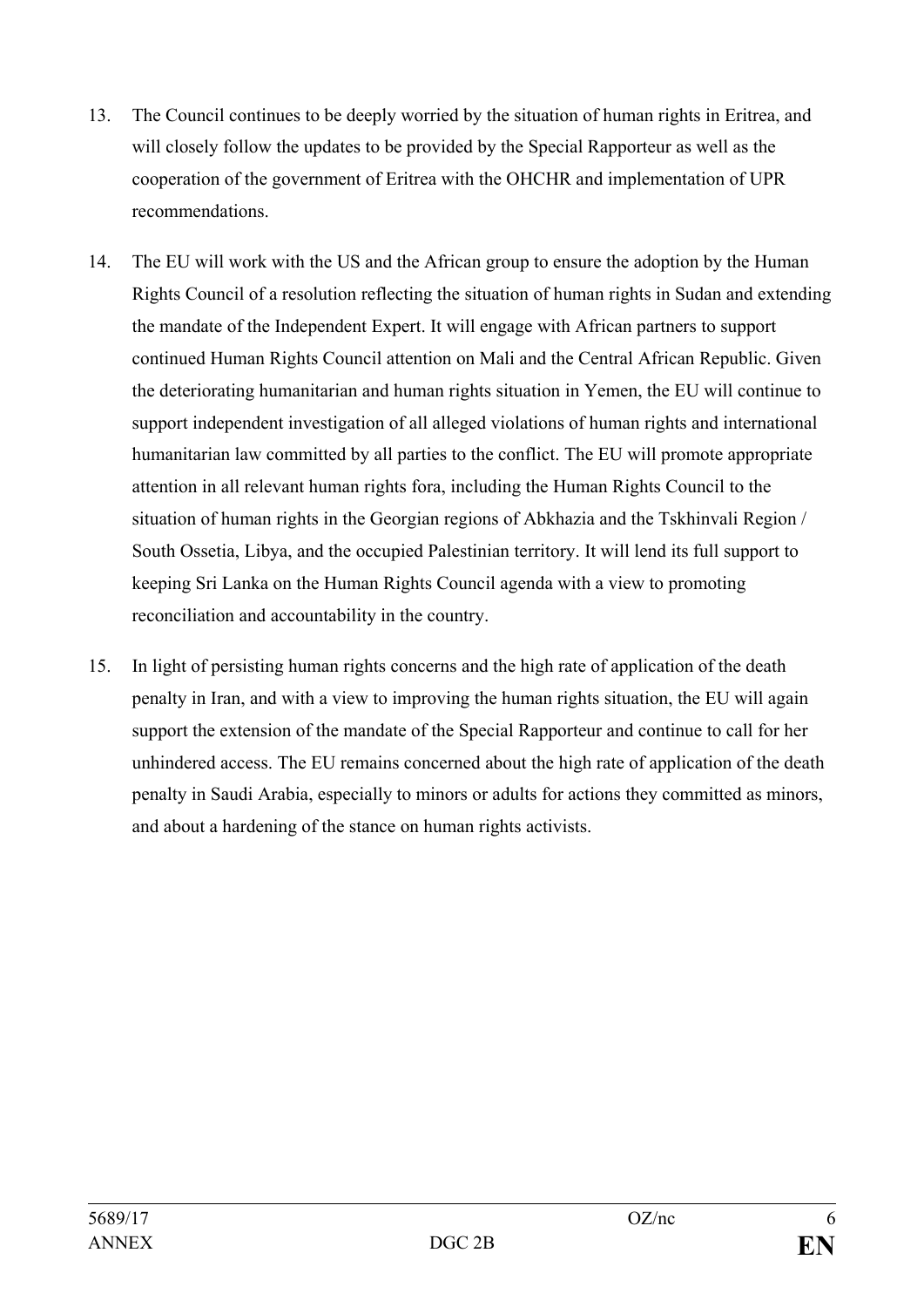- 16. The EU does not recognize and continues to condemn the illegal annexation of Crimea and Sevastopol by the Russian Federation. In light of the deeply concerning human rights situation on the Crimean peninsula and the serious human rights violations and abuses linked to the conflict in eastern Ukraine, the EU will continue to support initiatives led by Ukraine addressing these issues within the Human Rights Council and the General Assembly, as well as to lend full support to the UN Human Rights Monitoring Mission in Ukraine. It will continue to call for the unrestricted access to Crimea and eastern Ukraine by established regional and international human rights monitoring mechanisms in order to overcome the current obstacles impeding them from carrying out their mandate. The overall strengthening of the rule of law also remains of fundamental importance for the observance of human rights and fundamental freedoms in Ukraine.
- 17. While taking note of some progress including the resumption of the human rights dialogue between the EU and Belarus, the EU will continue to follow the human rights situation in Belarus closely. In particular, the EU is gravely concerned about the continued application of the death penalty and continues to discuss these concerns with Belarus. It urges the Belarusian authorities to reinstate the rights of former political prisoners, end limitations on the freedom of expression, association and assembly, and eliminate all obstacles to the exercise of a free and independent media.
- 18. The EU is fully committed to promoting human rights, fundamental freedoms and the rule of law in its dialogue with partners held in the framework of the revised ENP, in particular with countries with which new partnership priorities are negotiated.
- 19. As a firm and longstanding advocate of the abolition of the death penalty, the EU is opposed to the death penalty whenever and wherever it is used. The EU will continue to speak out against executions particularly in the case of mass executions or when the death penalty is applied to offences committed by those under 18. The EU will continue to draw attention to violations of minimum standards. Following the strong cross-regional support to the resolution on a moratorium on the death penalty at UNGA 71, the EU will continue to support the work of the UN towards the abolition of the death penalty worldwide.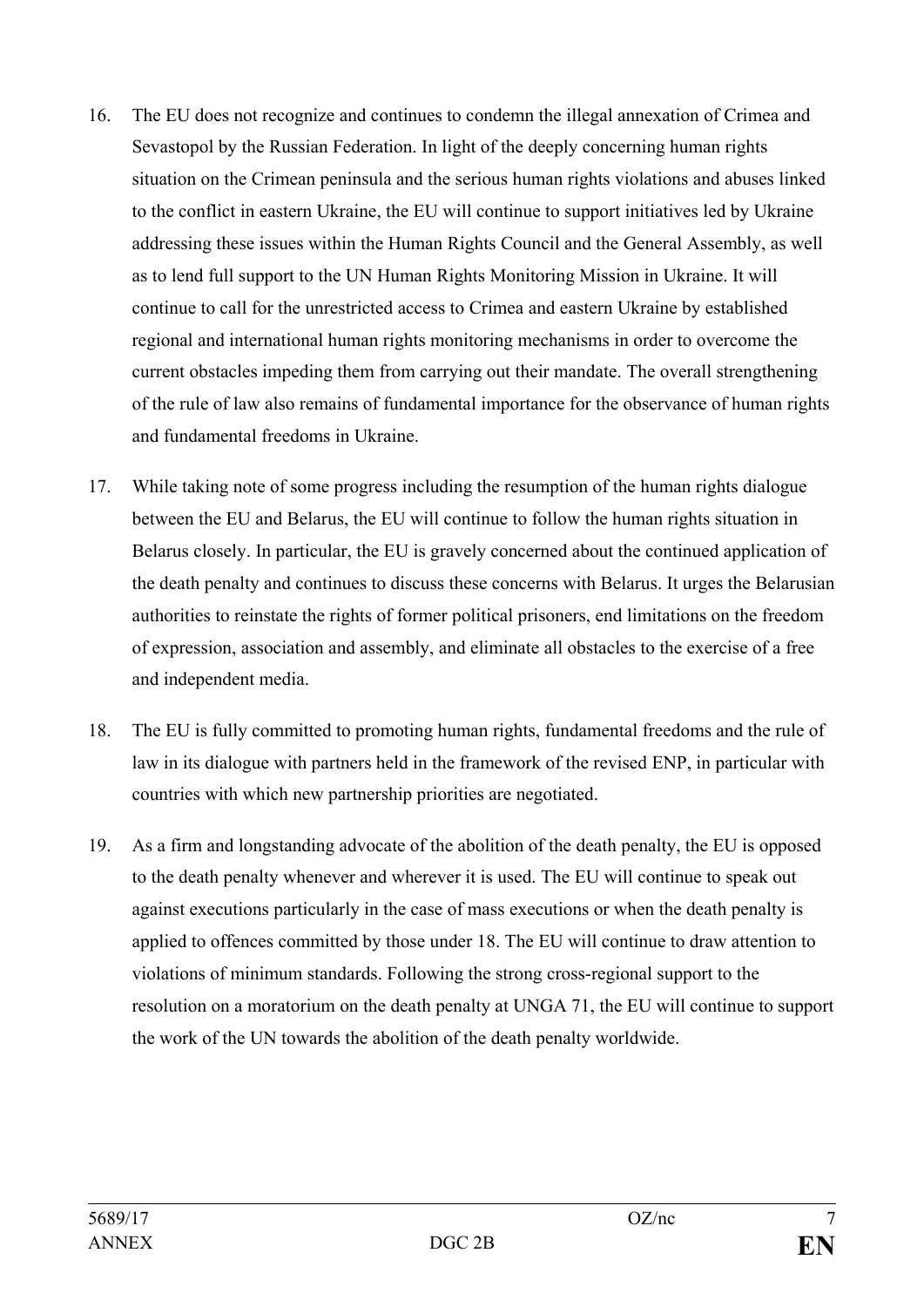- 20. The absolute prohibition of torture in all circumstances is inscribed in international human rights law. 30 years after the UN Convention against Torture entered into force, fighting torture remains a major human rights challenge, a human rights priority for the EU, and one of our main objectives is to achieve universal ratification and effective implementation of the Convention and its Optional Protocol.
- 21. The EU will continue to uphold the rights of the child in UN fora, and engage with the wider UN membership to advance this priority. At the Human Rights Council, the resolution will address the rights of the child in the implementation of the 2030 Agenda for Sustainable Development, while the General Assembly will deal with the issue of violence against children. In that context, the EU will seek to address urgent issues relating to the two topics, including the issue of children deprived of liberty, the protection of children against all forms of violence, abuse, neglect and exploitation, including in the context of armed conflicts, the protection of girls as well as boys from child, early and forced marriage, and from other harmful practices such as female genital mutilation. Furthermore, the EU again strongly condemns the abuses of human rights perpetrated by terrorist groups against women and children, including the attacks targeting children by Boko Haram in Africa, and the atrocities committed by Daes'h, and seeks accountability for these violations.
- 22. The EU will continue to promote freedom of religion or belief, strongly oppose religious intolerance, and call for greater protection of persons belonging to religious and other minorities against persecution and violence. It remains particularly concerned with persecution of and discrimination against persons belonging to religious minorities across the world.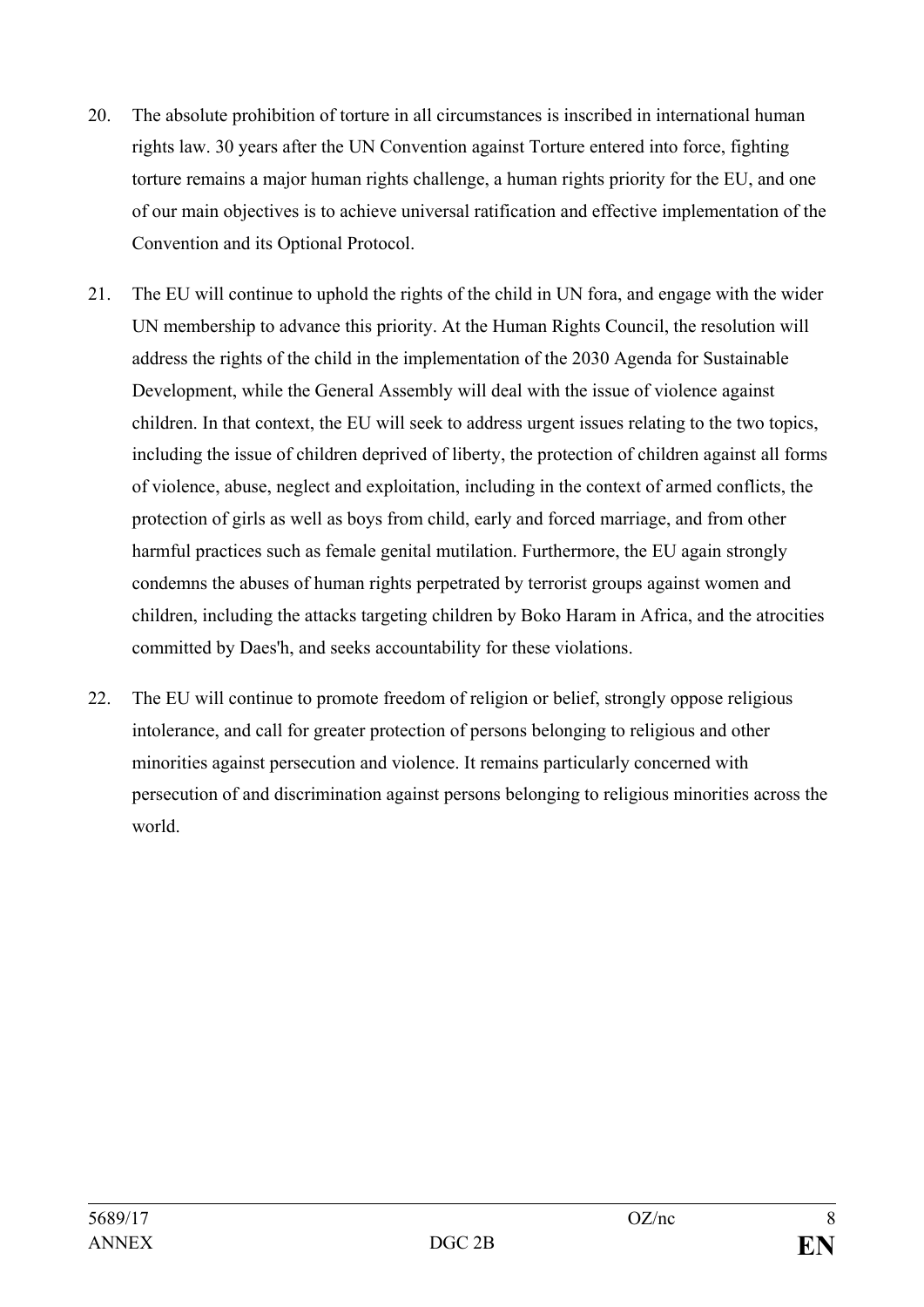- 23. The EU will continue to promote the principles of equality and non-discrimination, firmly opposing discrimination on any ground or status. In this context, in the Human Rights Council and the General Assembly, the EU will engage with the relevant special procedures, including the new Independent Expert on protection against violence and discrimination based on sexual orientation and gender identity, and encourage States to be open to dialogue with them and grant them access. The EU will continue to oppose worldwide all forms of racism, racial discrimination, xenophobia, and related intolerance. It will continue to promote the rights of persons with disabilities in its external action, including their equal participation and social inclusion.
- 24. The EU will continue engaging in the consultations led by the President of the General Assembly on the possible measures to enable the participation of indigenous peoples' representatives and institutions in meetings of relevant UN bodies on issues affecting them.
- 25. The EU will remain actively engaged in international efforts to achieve gender equality; women's empowerment, and the advancement of women' rights as a matter of priority. It will continue to seek the integration of the gender perspective throughout the work of the Human Rights Council, the General Assembly and other human rights fora. Recalling its Conclusions on Gender in Development of 26 May 2015, the Council remains committed to the promotion, protection and fulfilment of all human rights and to the full and effective implementation of the Beijing Platform for Action and the Programme of Action of the ICPD and the outcomes of their review conferences and remains committed to sexual and reproductive health and rights, in this context. The EU will continue to pursue efforts to implement effectively UN Security Council resolution 1325 and subsequent resolutions on Women, Peace, and Security, and step up efforts to prevent and eliminate all forms of violence and discrimination against women and girls around the world.